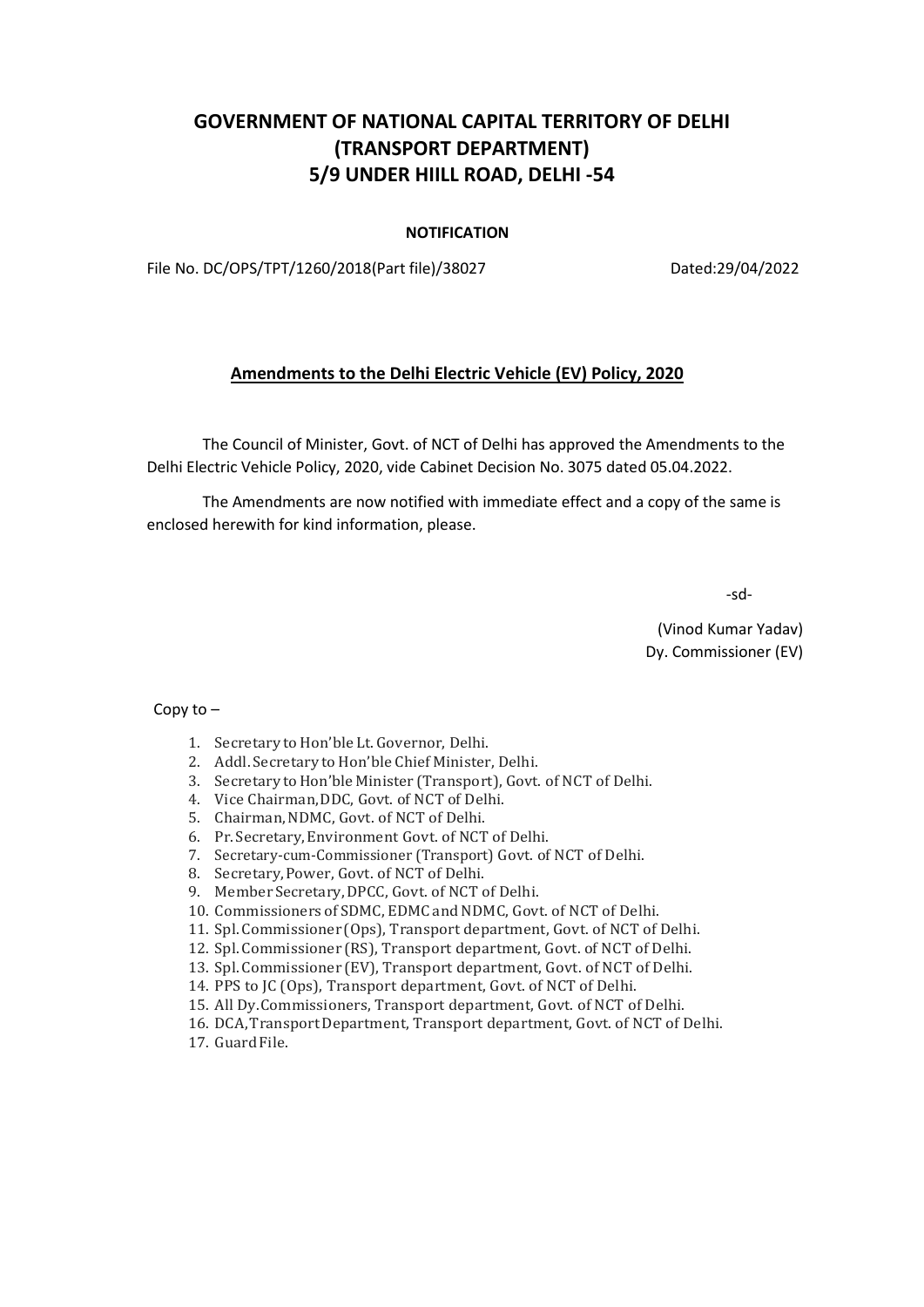#### **Amendments to the Delhi EV Policy**

# **1. The proposed amendment to Clause 5.5 will read as:**

To operationalize and implement clauses 4.1.9 Clause 4.2.3 (b), and 4.3.2 (b) of the Delhi EV Policy, in addition to Delhi Financial Corporation (DFC), the Department of Transport, GNCTD can nominate or appoint any other designated agency, for vehicles owners claiming interest subvention the applicable purchase incentive shall be transferred to the consumer's loan account.

# **2. New Clause to be inserted as Clause 4.3.3 in the Delhi EV Policy 2020:**

To promote adoption of electric vehicles for last mile delivery, E-carts shall be provided the following purchase incentive:

- a) A Purchase Incentive of Rs. 30,000/- per vehicle on E-carts owned by organizations, such that this incentive shall apply to E-carts that are based on advanced battery (i.e., for models certified by an accredited testing agency as an E-cart and having an advanced battery) and swappable models, where the battery is not sold with the vehicle.
- b) Incorporating E-cycles for purchase incentives under the Delhi EV Policy, 2020

# **3. Insertion of new Clause as 4.7 and 4.8 in the Delhi EV Policy 2020**

# 4.7 **Electric Bicycles (E-cycles)**

- 4.7.1 A vehicle will be classified as a 'Passenger Electric Bicycle', as per the Chapter 1, Section 2(u) of the Central Motor Vehicle Rules, 1989. The e-bicycle is an electrically assisted pedal cycle i.e. bicycle with an integrated electric motor that will assist riders exclusively if they pedal at the same time, and if all the following conditions are verified by a recognized testing agency under rule 126 of the Central Motor Vehicle Rules, 1989 (CMVR, 1989):
	- a. vehicle is equipped with an electric motor having thirty-minute power less than 0.25 KW; whose output is progressively reduced and finally cut off as the vehicle reaches a speed of 25 km/hr, or sooner, if the cyclist stops pedalling;
	- b. maximum speed of the vehicle is less than 25 km/hr.
	- c. Vehicle is fitted with suitable brakes and retro-reflective devices, i.e., one white reflector in the front and one red reflector at the rear.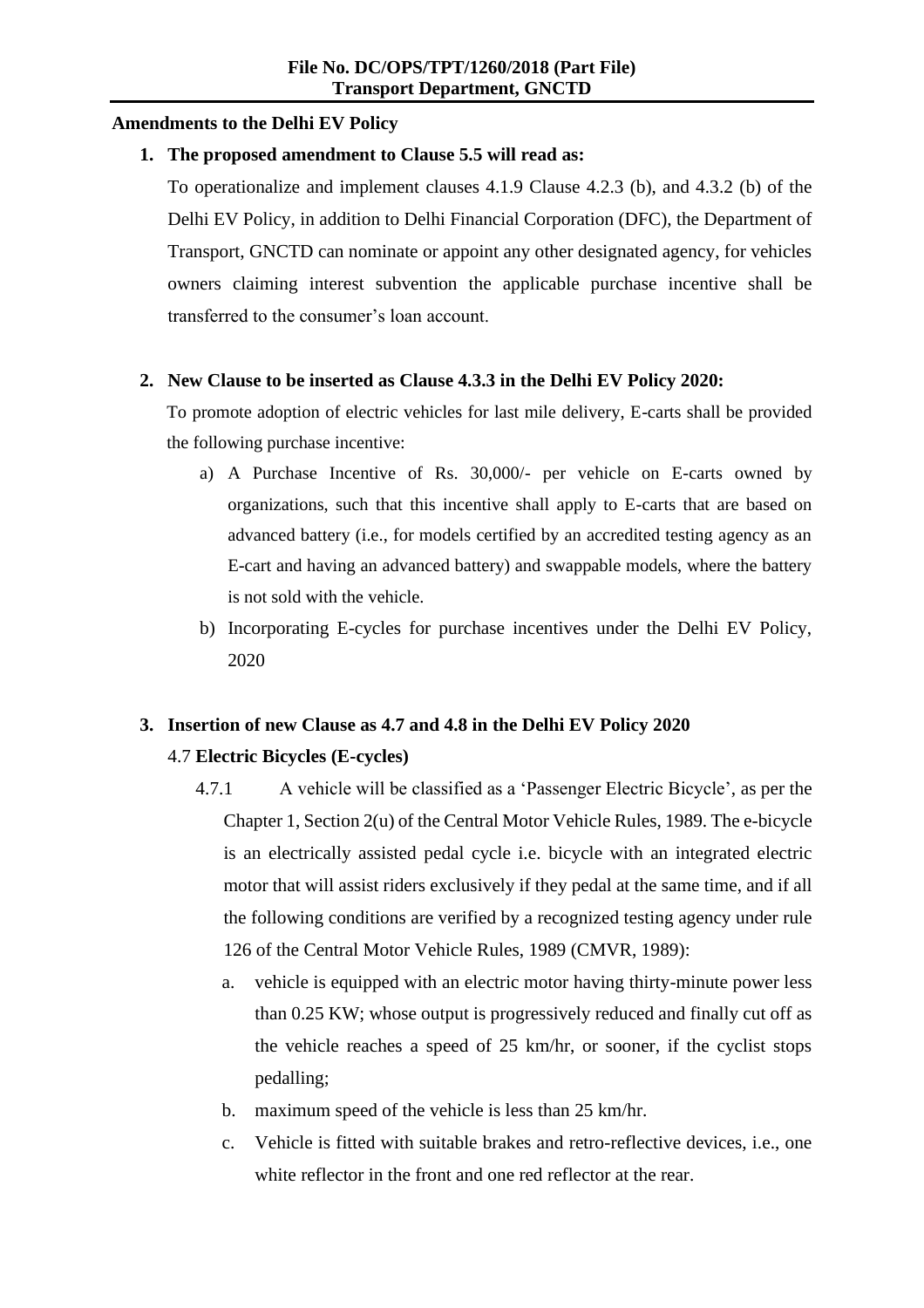- d. Unladen weight (excluding battery weight) of the vehicle is not more than 60 kg.
- 4.7.2 A purchase incentive of 25% of the Maximum Retail Price (MRP) up to a maximum of ₹5,500 per vehicle will be provided to first 10,000 buyers of passenger e-cycles. This incentive will be available to both individuals and fleet owners (e.g., bike sharing service providers) subject to fulfilling the following performance and eligibility criteria:
	- a. Vehicle is powered by an Advanced Battery (as per FAME India Phase II)
	- b. Minimum vehicle range is 20 km
	- c. In case of individuals, only one vehicle per individual will be allowed for residents of Delhi only
- 4.7.3 An additional fixed incentive of ₹2,000 shall be provided to individual purchaser of the first 1,000 e-cycles in addition to the purchase incentive.

# 4.8 **Cargo Electric Bicycles (E-cargo bikes)**

- 4.8.1 A purchase incentive of 33% of the Maximum Retail Price (MRP), up to a maximum of ₹15,000 per vehicle will be provided to buyers of first 5,000 Cargo ecycles. This incentive will be available to both individuals and fleet owners (e.g., last mile delivery providers) subject to fulfilling the following:
- a. Vehicle should be either two-wheeled
- b. The vehicle should have a factory-fitted front or rear cargo carrying racks/carrier(s) with a minimum load carrying capacity (excluding weight of driver and vehicle) of 60 kg
- 4.8.2 A purchase incentive of 33% of the Maximum Retail Price (MRP), up to a maximum of ₹15,000 per vehicle will be provided to buyers of first 10,000 Cargo e-cycles. This incentive will be available to both individuals and fleet owners (e.g., last mile delivery providers) subject to fulfilling the following performance and eligibility criteria:
	- a. Vehicle is powered by an Advanced Battery (as per FAME India Phase II)
	- b. Minimum vehicle range is 40 km
	- c. In case of individuals, only one vehicle per individual will be allowed for residents of Delhi only